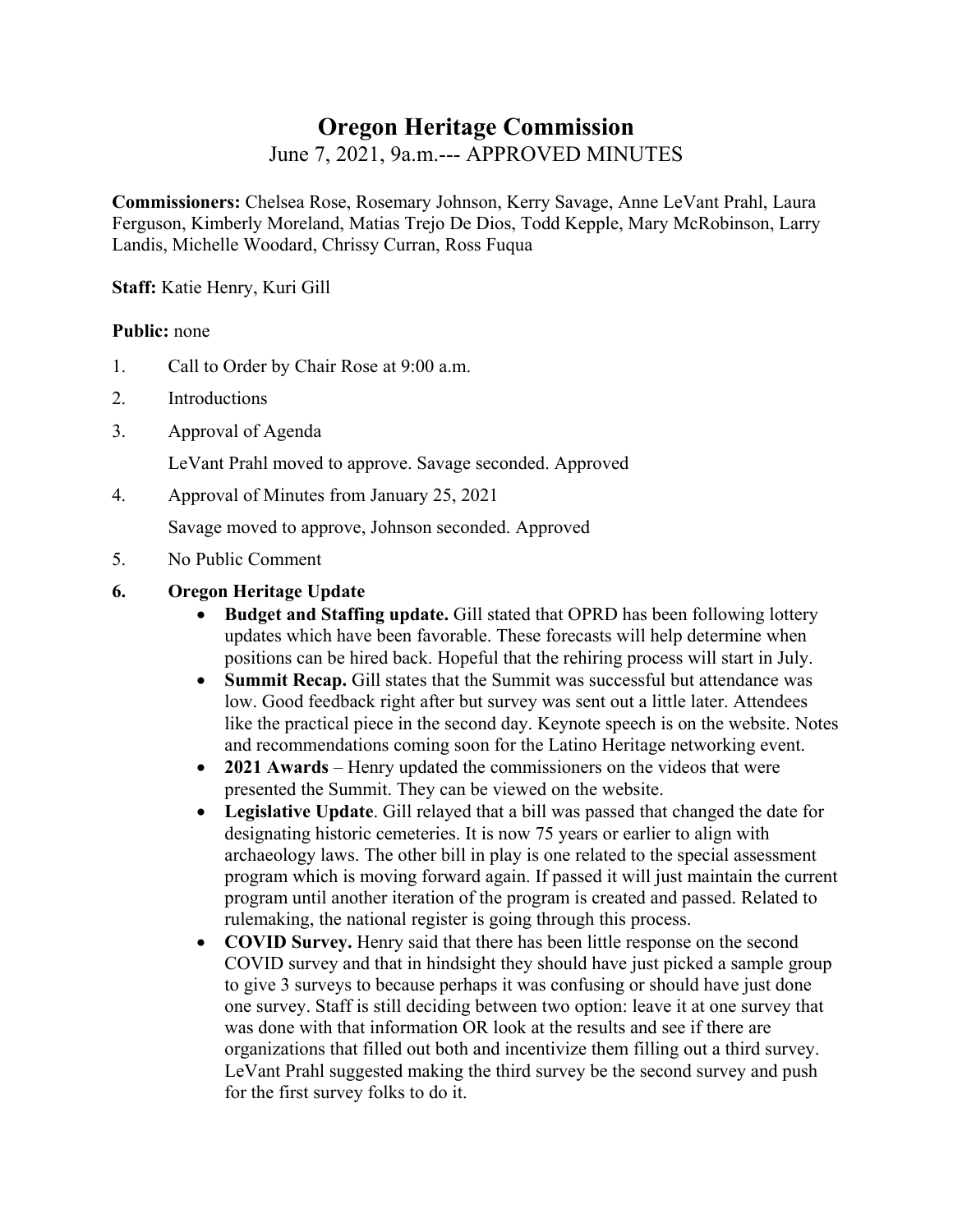**Disaster Resilience Project Update.** Gill relayed that OEM and DLCD has shown interest in it which is good news as perhaps it can be included in city and county planning through those state departments. The project is being submitted for awards and presentations. Has been selected for a state planning association award. It has won a national award but we cannot release that news until the end of June. Gill found a USDA grant that she is considering applying for to have additional Oregon communities to do this process.

Rose asked about staff updates and Gill said that Jamie French became assistant state archaeologist and that they will be filling Jamie's previous position along with perhaps the other positions affected by the layoffs.

Moreland asked about where to find information on special assessment and Gill pointed her to the website and also the bill tracker website.

### **7. Northwest Digital Heritage Update**

Henry updated the commission on NWDH which launched on May 25. You can visit the website at www.nwdigitalheritage.org. Already have heard from organizations on inclusion of it. Right now the partners are working on a governance structure and is leaning towards advisory committees. Moreland asked about private collections from families joining and Fuqua said that we can consider that but one option is to connect these families with local historical societies whose collections can then be included in NWDH or looking at academic libraries that may also do that.

### **8. Oregon Cultural Trust FY 2022**

Henry went over the process for approving the FY2022 Oregon Cultural Trust Funds. LeVant Prahl, Moreland, Landis, and McRobinson volunteered to be on the committee at the last meeting in January and that staff will provide recommendations to the committee who will comment on them and then the recommendations will be voted on at the next meeting in Aug.

### **9. Oregon Heritage Tradition – Aumsville Corn Festival**

Henry presented the Aumsville Corn Festival for an Oregon Heritage Tradition designation. The Festival started in 1968 and has always centered corn as it was the primary crop in that area and over the years when crops have diversified, corn was still central to the festival as it was such a part of the community's heritage for so long. The festival includes games, vendors, a court, live music, free corn, and a parade. Local service clubs are used for volunteers and the city contracts with a farmer early in the year to grow corn just for this event. Vendors are local and also come from out the of region and there is continuous participation from vendors year after year. Levant Prahl thought it ticked all of the boxes for the tradition criteria. Woodard was fascinated by the hog history of the area. Kepple enjoyed reading through the history, the detail, the themes they had each year. Johnson really liked year by year description and the interaction with the visitors and gave an old fashioned feel to it. Landis asked if there was information on the 2020 celebration during the pandemic. LeVant Prahl said it became a function of the city. Trejo De Dios has been and enjoyed the spirit of the festival greatly.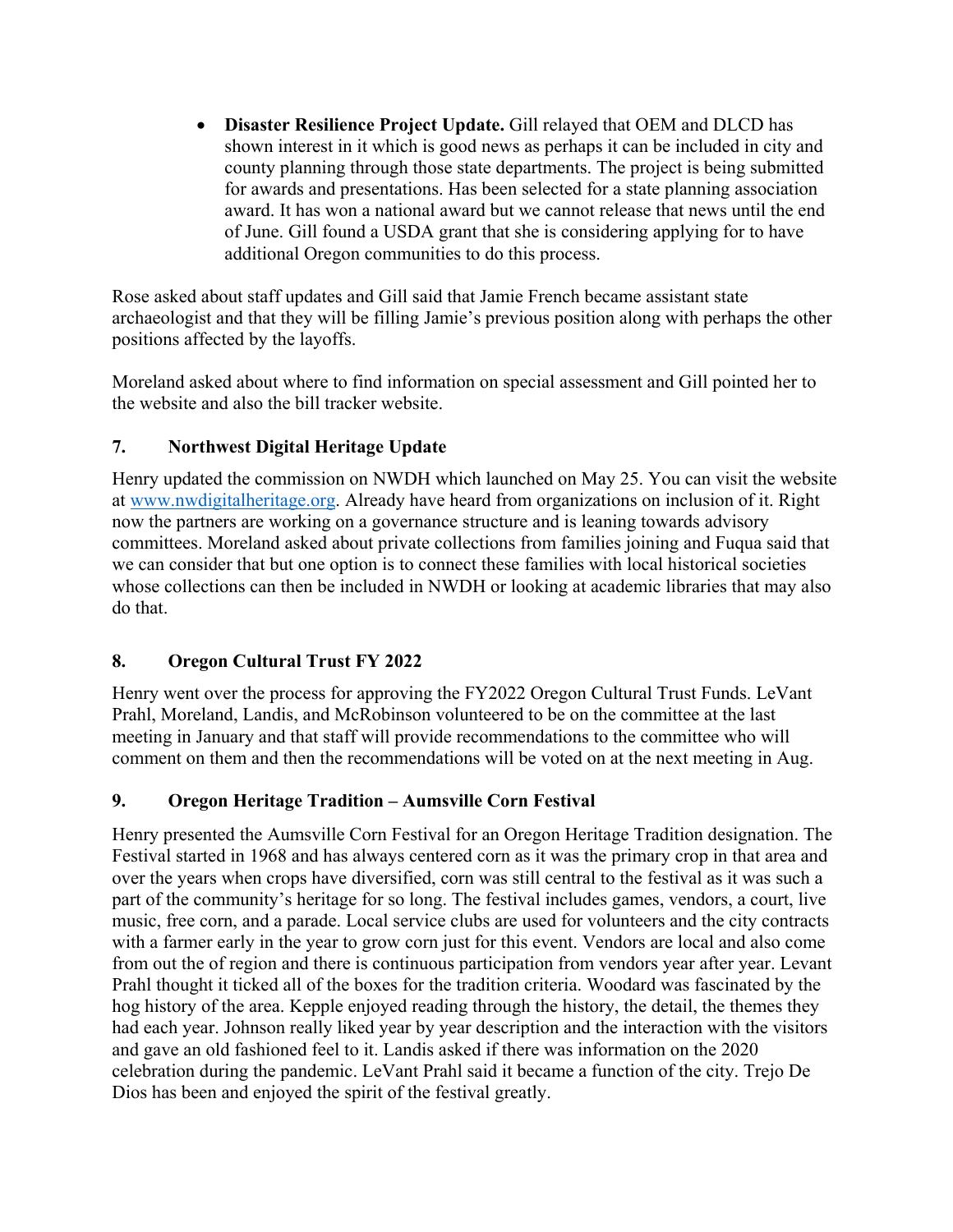Moreland moved to make the Aumsville Corn Festival an Oregon Heritage Tradition and Trejo De Dios seconded. Approved.

10. Break

## **11. Volunteer Study Follow Up**

Sarah Caagan with PSU presented on some follow up data from the 2020 Heritage Volunteer study that was commissioned by Oregon Heritage. She took the data collected and coded the responses and created a data set within a statistical analysis program. She used the program to run descriptive statistics on the data. The goal was to help the organizations get to know who their volunteers and what drives them so they could engage and retain them. Some commonalities are 55.9% identified as 65+ year of age, 56.5% identified as female, 50.8% are married, 74% identified as white, 20.9% have bachelors and 20.9% have masters, 59.9% said they were retired. Ran a test that looked at relationship between age against statement that volunteers are there for a sense of belonging and another test that looked at relationship between age and statement that volunteers are there to gain a new experience which resulted in statistical significance. Top three reasons they volunteer with the heritage organization. sense of belonging, gaining a new experience and be an engaged citizen. 54% of the respondents have volunteered for the organization for more than 5 years, 62% of volunteers financially donate to the organization, and 69.5% definitely will continue volunteering with their org. once the coronavirus is contained.

Recommendations: develop consistent and standardized volunteer management for organizations, creating opportunities for engagement and connections, and create opportunities for new skill development and training.

Rose asked about opportunities to bring in new demographics. Caagan said social media is one avenue specifically Twitter and tik tock to get a younger generation with the messaging if you want to be the change you need to know where you come from and social justice initiatives are huge with the younger generations.

Johnson asked about respondent variety. Caagan said there was definitely a variety of size of organizations and geographic range.

Moreland brought up racial equity needing to be addressed in the heritage community.

## **12. Overview of 2019 and 2020 grants**

Gill went over the 2019 museum grant projects which has 13 completed and 5 extensions due to COVID. 2019 cemetery grant projects had 12 completed and one canceled. 2019 Preserving Oregon and Diamonds in the Rough grant and 12 completed Preserving Oregon grants and one canceled and 6 completed Diamonds in the Rough grant projects and 1.5 canceled projects. Kuri went over the 2021 Museum Grant Committee recommendations for funding. Gill reminded commissioners that if they have a conflict of interest with one of the recommended organizations then they need to abstain from the vote of that organization. LeVant Prahl made a motion to approve funding for Architectural heritage Center grant and Savage seconded, Moreland abstained, approved. Kepple moved to approve that the remaining 12 recommended application be funded, Moreland seconded, approved.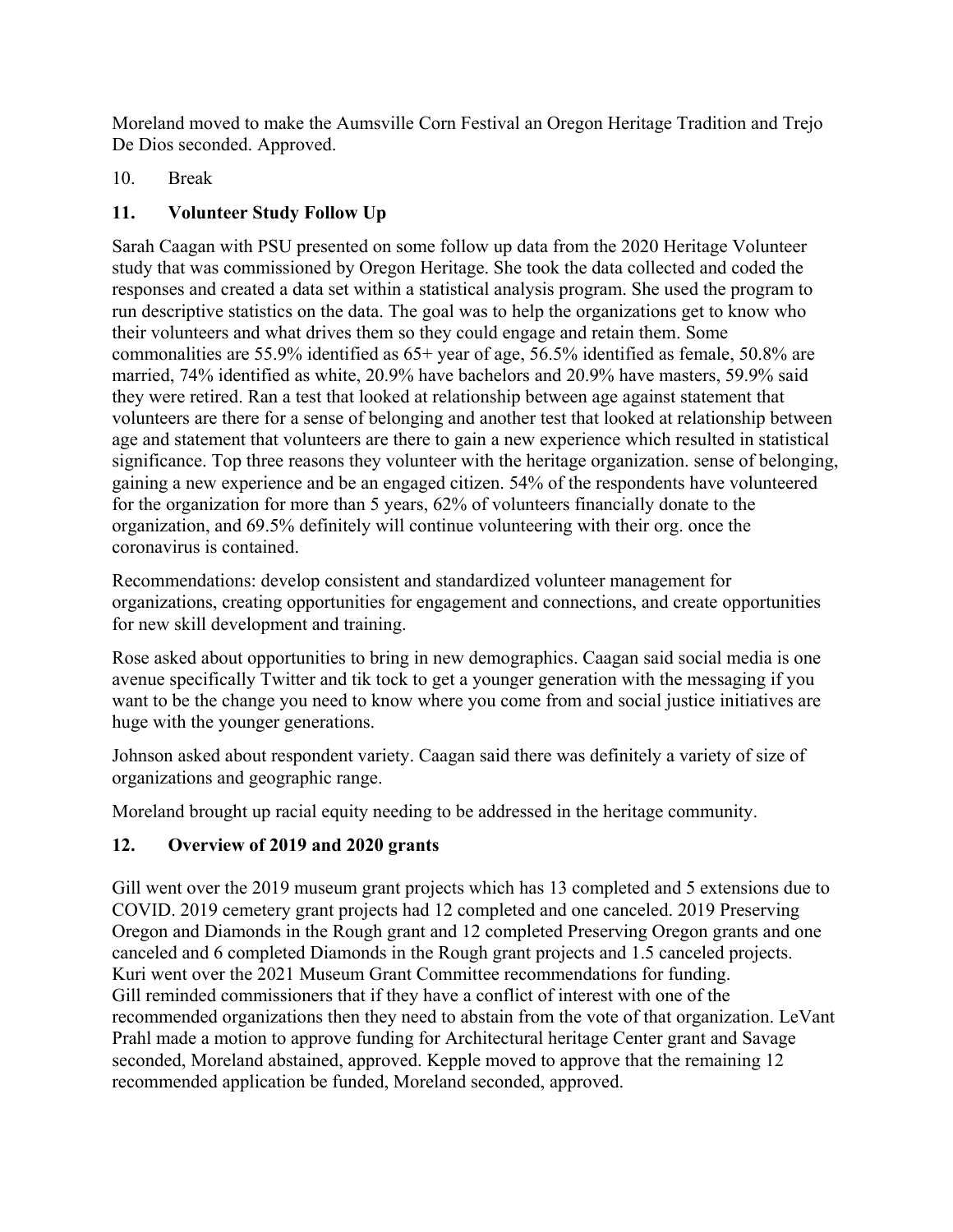### **13. Commission Positions and Officers**

Henry went over current terms of current commissioner positions and called for volunteers to be on the committee to nominate the Chair and Vice Chair for the next two years. Kepple, Moreland, and Johnson volunteered for the committee and nominations will be put forth at the August 9 meeting.

### **14. Fieldwork Reports by Commissioners**

Johnson – museums in Astoria up and running again, cruise ships are coming back in which helps visitation. County finished natural hazard mitigation plan and included disaster plan information from SHPO website.

Rose – had a great event in Southern Oregon to celebrate renaming of Ben Johnson Mountain. VA in White City has a museum and they are moving the facility so she connected them with Oregon Heritage staff.

LeVant Prahl – Oregon Jewish Museum and Holocaust Education Center is open again with opening of Halperin exhibit and she's back at work.

Landis – Part of an advisory group for a marker celebrating Mt. Union Cemetery and homestead site of Reuben and Mary Jane Shipley, former slaves that lived in Benton County. New Corvallis Museum opened. Despite restrictions Corvallis had a successful historic preservation Month mentioned a game that we could also do for the 2022 Heritage Conference.

McRobinson – Oregon State Archives is fulfilling requests remotely still. They had a request to get online maps for redistricting so they are working on getting those online and accessible by all.

Moreland – appointed to Portland historic landmarks commission. Oregon Black Pioneers is partnering with Coos Bay organization for Juneteenth and memorializing Alonzo Tucker.

Woodard - Travel Oregon funded recovery grants. Marketing is starting again in state about safe travel and what to expect and responsible recreation, and business resiliency. Governor's Conference on Tourism is coming up and is online and free.

Fuqua – There is an acting State Librarian, Nancy Hoover, until they do a permanent hire. ARPA grants reminder that will be open to museum, tribes, and cultural heritage organizations with a June 30 deadline.

Trejo De Dios – mentioned the 2020 census, number of Hispanic Latinos in Oregon by city and stated several cities that ranged from 30% to over 50% of citizens that marked Hispanic/Latino as race. Also brought up Hispanic/Latino Heritage event and raised concerns with content and translation want to have a committee to evaluate the event and make recommendations for future events, Gill went over the intent of the event but will provide more information to the commission, Rose thought maybe we could have a committee on DEI for our events in general